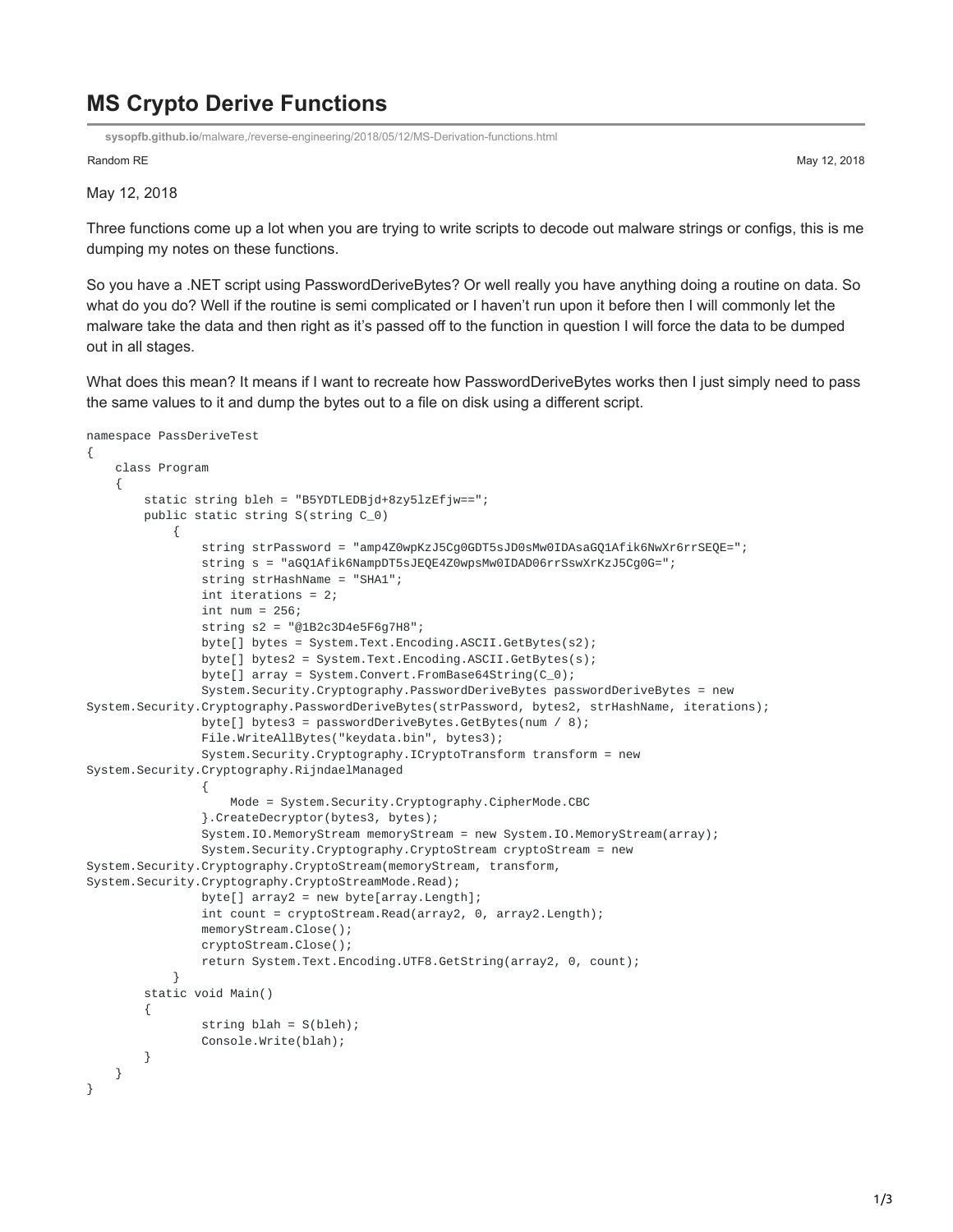So I'm writing the bytes out to a file keydata.bin while at the same time going ahead and decrypting the string, now I know exactly what the bytes used for the AES key will be which were generated from PasswordDeriveBytes. While I'm at it I can go ahead and change the iterations to 1 and output the edge case of what happens when iterations is 1 for generating the bytes, as it turns out it generates the same bytes as iterations being 2.

So now with this data we can attempt to recreate the routine in python and verify if we are in fact generating the same bytes for atleast this case. Generating the data we will need for other cases will be done in a similar manner but sometimes may involve doing things such as letting the malware call a function like CryptDeriveKey and then overwriting the bytecode in the malware itself to call an export function to dump the key into memory. Like most cyber security professions getting better at reverse engineering will usually come down to time, reading specifications and reference materials, testing or rolling your own routines/algorithms. If I want to understand how something works or how to identify it when I'm staring at disassembly then I find it much easier if I've already spent the time developing the routine or rolling my own cryto or using someones crypto library and then staring at it disassembled. It's far from glamorous but some of my most interesting research has involved staring at RFCs for months.

## **.NET PasswordDeriveBytes**

Based on PBKDF1, however PBKDF1 doens't allow for generated bytes to exceed the hash length. Microsofts PasswordDeriveBytes however will reuse the hash before last on the iterations in order to generate more bytes in a stream.

It does this by reusing the last hash from the iteration and prepending an integer to it stringified starting at 1 and going until it has satisfied enough bytes for the requested stream.

```
import hashlib
from base64 import b64decode
def MS_PasswordDeriveBytes(pstring, salt, hashfunc, iterations, keylen):
   if iterations > 0:
       lasthash = hashlib.sha1(pstring+salt).digest()
        iterations -= 1
    else:
        print("Iterations must be > 0")
    #If iterations is 1 then basically the same thing happens as 2 based on my testing
    #if iterations == \theta and keylen > len(lasthash):
        #print("Dunno what happens here")
        #return -1
    for i in range(iterations-1):
       lasthash = hashlib.sha1(lasthash)
   bytes = hashlib.sha1(lasthash).digest()
   ctrl = 1while len(bytes) < keylen:
        bytes += hashlib.sha1(str(ctrl)+lasthash).digest()
        ctrl += 1return(bytes[:keylen])
stpass = 'amp4Z0wpKzJ5Cg0GDT5sJD0sMw0IDAsaGQ1Afik6NwXr6rrSEQE='
slt = 'aGQ1Afik6NampDT5sJEQE4Z0wpsMw0IDAD06rrSswXrKzJ5Cg0G='
initv = '@1B2c3D4e5F6g7H8'
enc_str = b64decode('B5YDTLEDBjd+8zy5lzEfjw==')
derbytes = MS_PasswordDeriveBytes(stpass, slt, hashlib.sha1, iterations=2, keylen=32)
derbytes
'4\x88m[\tz\x94\x19x\xd0\xe3\x8b\x1b\\\xa3)`tj^]d\x87\x11\xb1,g\xaa[:\x8e\xbf'
```
## **RFC2898DeriveBytes**

This one uses PBKDF2, some simple python code for the pbkdf2 library: https://github.com/mitsuhiko/python-pbkdf2